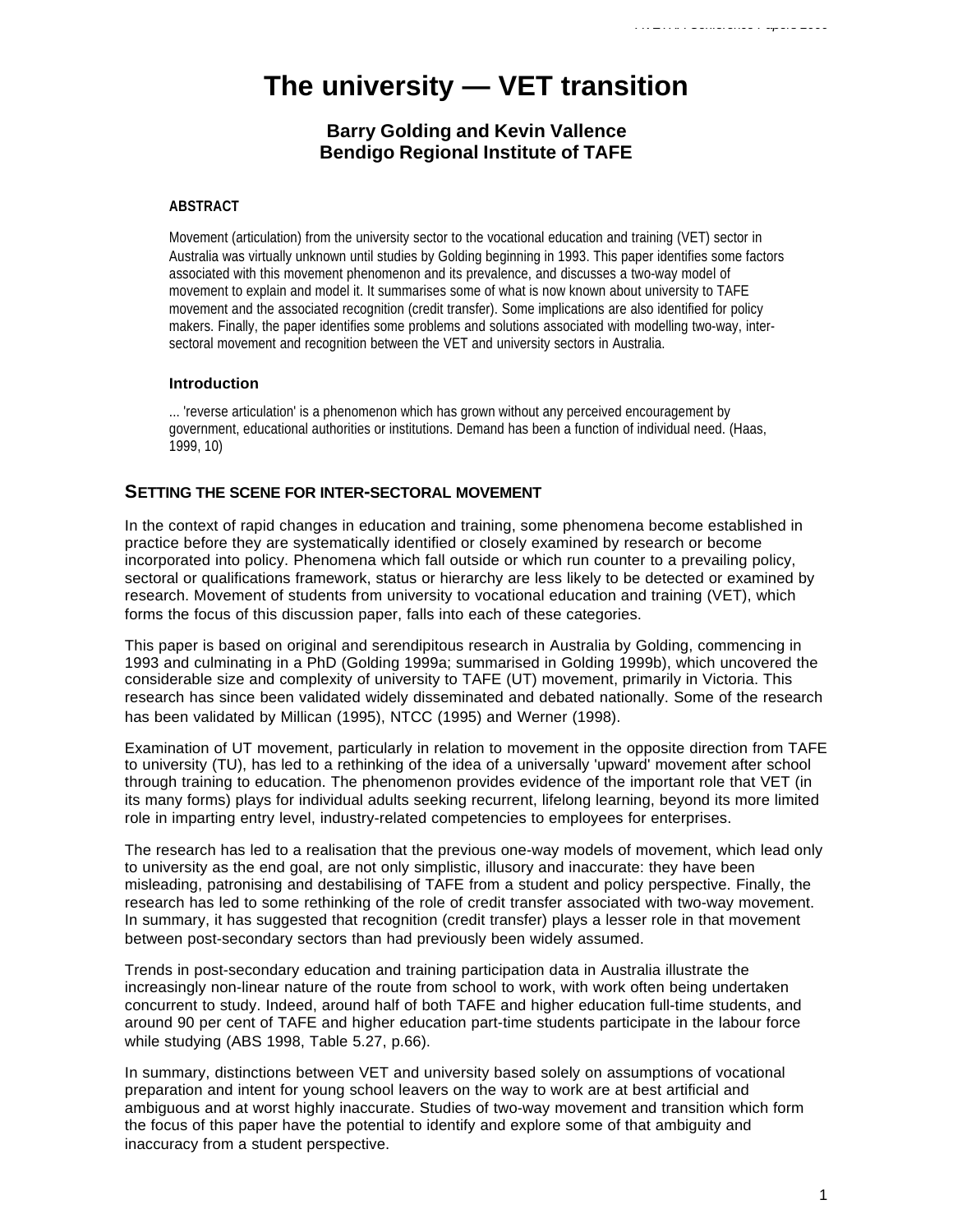## **TWO-WAY MOVEMENT, IN AUSTRALIA 1990-1998**

This paper proceeds on the assumption that a two-way movement model linked to the notion of lifelong learning is more useful than a one-way articulation and credit transfer model in explaining movement and recognition between the VET and higher education sectors in Australia.

OECD (1991, 76) noted that in education and training systems with strong institutional and sectoral differentiation, it is difficult but necessary,

Both from a social equity and from an employment perspective ... that the structure and organisation of studies enable students and graduates to move across sectors and institutions, allow alternation between work and study, as well as later re-entry into higher education.

The opportunities for one-way movement, and particularly for recognition (credit transfer) from the university sector to the non-university sector (NUS), have received considerable attention in Australia since 1985 (Parkinson 1985; Parkinson, Mitchell and McBeath 1986). Articulation and credit transfer policies, projects and arrangements have focussed on 'upward' movement from TAFE to university within related fields of study. However as in most European countries to 1991, in Australia there had been '... little transfer from the NUS to universities and/or such transfers may involve considerable time penalty or financial cost' (OECD 1991).

Movement to TAFE, though unknown prior to 1993, apparently peaked in 1991 before it was identified, coinciding with an elevated flow of university graduates into TAFE at the height of the economic recession and at a time of reduced graduate employment. This movement was totally unanticipated by either policy makers or those students making that transition. Nevertheless an increase in applications for professionally oriented courses offered by the NUS was noted by the OECD in many countries including the United States (OECD 1991, 76). These so-called 'reverse transfer' of students and graduates were primarily moving '... from academic university disciplines, and seeking a double qualification'.

It is of some interest to reflect on the circumstances which leads to both forms of movement in particular countries. Haas (1999, 30), in a review of articulation arrangements in Australia between Technical and Vocational Education (TVE) and five other South East Asian countries, noted an apparent

... correlation between broad availability of TVE/higher education articulation arrangements, and an economy that has a significant services sector, high technology industries and substantial manufacturing capacity. Such a national economy demands continual workforce retraining/upgrading.

In the absence of comparable information or research on university to VET movement in other countries, it is difficult to identify with certainty what factors outside of VET and universities in Australia led to such a sudden, large but delayed outflow to TAFE in particular in the early 1990s. Three factors may be particularly relevant in Australia in the early 1990s: the rapidity of labour market restructure associated with the economic recession of the early 1990s: the associated high graduate and general unemployment, and particularly the introduction of the Higher Education Contribution Scheme (HECS) in 1989.

Even for those without a completed degree, a subsequent and often delayed move to TAFE holds a number of related but slightly different benefits. Indeed, people who have not completed a university degree are in a very different situation in TAFE to those with a degree. Apart from being younger on average and more likely to be male, they are often more critically reflective of the university experience, and generally have more to gain from completing a higher level, vocational course in TAFE than many university graduates.

Some parallels can be drawn from research documenting moves from university to other forms of VET offered in community owned and managed (ACE) providers. This includes Volkoff, Golding and Jenkin's (1999) study of VET in Adult and Community Education (ACE) and Golding and Volkoff's (1998) longitudinal study of VET.

Many of the diverse university to VET transitions evident at a micro level are explicable from the perspective of the individual student. There is a need to consider a wide range of factors (age, life phase, gender, geographic, personal, linguistic, cultural, social, economic, vocational) over the course of a lifetime to make sense of particular transitions to VET after university. They also illustrate the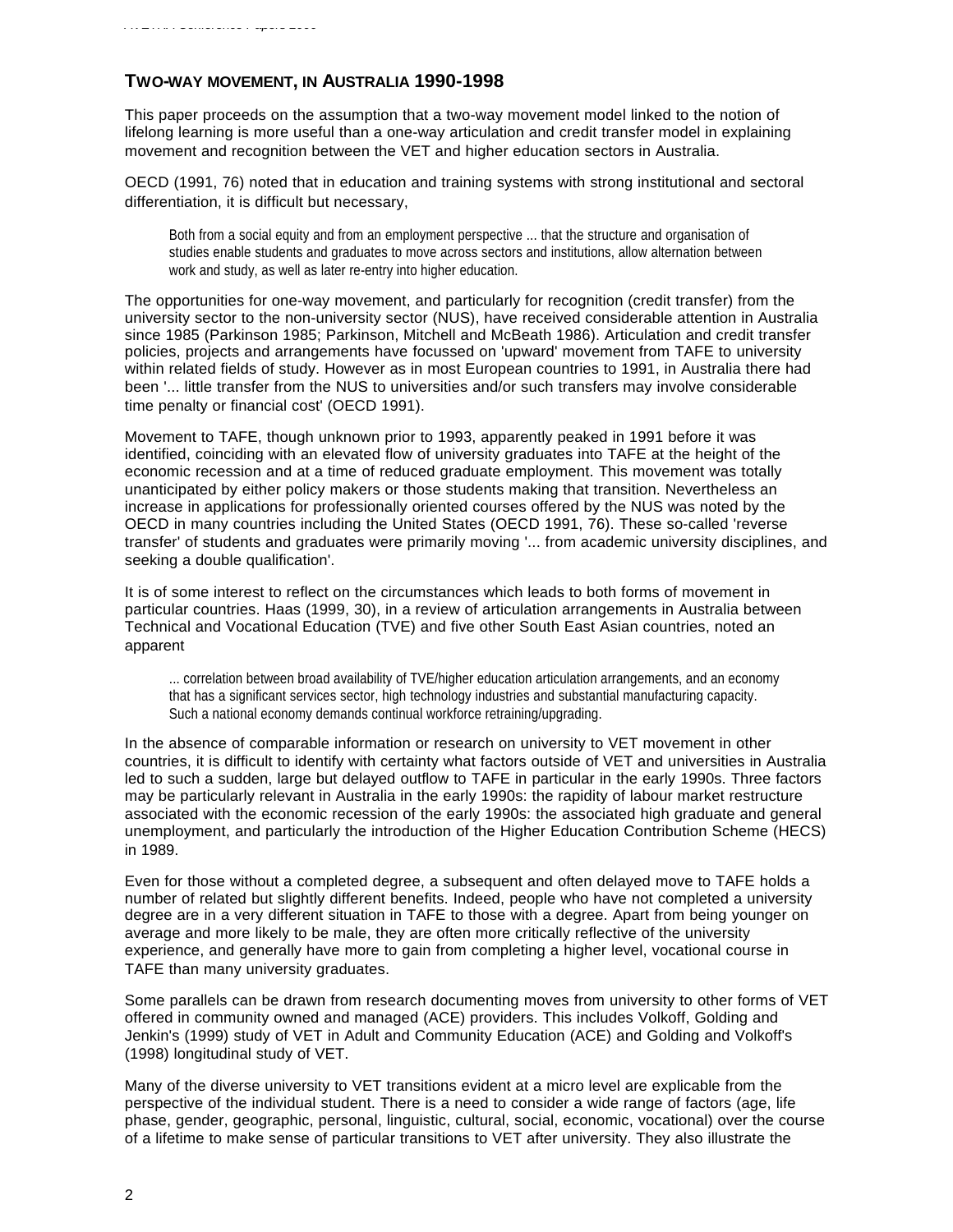danger of leaping to a conclusion about single factors associated with the choice of a transition to VET after university for an individual, or of ascribing a single contextual cause or single change of circumstance.

One clear and unambiguous finding is that the common transition to VET after university was almost totally unanticipated by individuals at the time of enrolment in university, whereas the less common 'VET to university' transition was very widely anticipated. This raises the question of what had changed in people's personal or working lives, or in their sectoral perceptions, which led them to make this unforeseen transition at frequencies and in directions quite different from those intuitively predicted.

Because university to VET movement was unanticipated in Australia from a policy perspective, it is important to ask what factors had apparently inhibited (or not previously drawn attention to) university to VET movement in Australia, or why that movement had not more prevalent in other countries. As Haas (1999) alludes to in the opening quote, the phenomenon occurred in Australia as a response to individual need in spite of the low status of VET qualifications generally, and of TAFE and ACE provision in particular.

The well-known rush during the 1980s for the status associated with a university qualifications has not abated. What has changed is the ability of a completed degree to set up a student for a career for life in the much more difficult labour market in the 1990s. Despite TAFE's 'ugly ducking' status in relation to university, and without discounting a wide range of factors affecting individuals, more university is no longer the only answer or first choice for many people. This is particularly so for the short, sharp, cheap and vocationally specific learning required by many adult university graduates involved in ambiguous transitions into or between jobs, as well as for those who for whatever reason, fail to finish a university course.

## **SOME CONNECTIONS WITH RECOGNITION DURING THE SAME PERIOD**

There is not space in this paper to tease out the recognition (credit transfer) implications of this pattern of movement identified in Golding (1994) and elaborated in Golding (1999a). In summary, in the case of TU movement for undergraduate commencers in the period from 1991 to 1997,

- recognition for prior TAFE has comprised a small but growing proportion of total university recognition;
- the proportion achieving recognition at university for previous TAFE study has been increasing more rapidly than the total proportion achieving some recognition;
- between 1991 and 1997 the proportion of those with prior TAFE study achieving some recognition increased from around one quarter to one half.

The data on movement and recognition in summary

In the case of UT movement for VET commencers in vocational programs in the period from 1991 to 1997, the proportion with prior university completions has fluctuated between 2.2 per cent and 5.5 per cent. In that period, around 40,000 VET clients per year in vocational programs in Australia had previously completed a degree. On the basis of survey data from Golding (1999a), a similar (but additional unknown number and proportion) would previously have discontinued at university. By contrast between 5,000 and 14,000 university commencers had previously undertaken a TAFE course.

On balance, within the limitations of the data, it is possible to compare the extent to which the number of VET clients in Australia with a completed university award has outnumbered university undergraduate commencers with some prior TAFE experience. This UT to TU ratio has been decreasing since 1991, but has remained between 3.5 to 1 (1994) and 6.9 to 1 (1991). As argued in Golding (1999b), the backwash has certainly been swamping the wave, and for many tertiary students and policy makers, the backwash has come out of nowhere.

Figure 1 displays percentages of total commencers (for university data) and percentages of total clients (for VET data). It also displays the proportion of all undergraduate commencers receiving some recognition and the proportion of those receiving some recognition with previous TAFE backgrounds.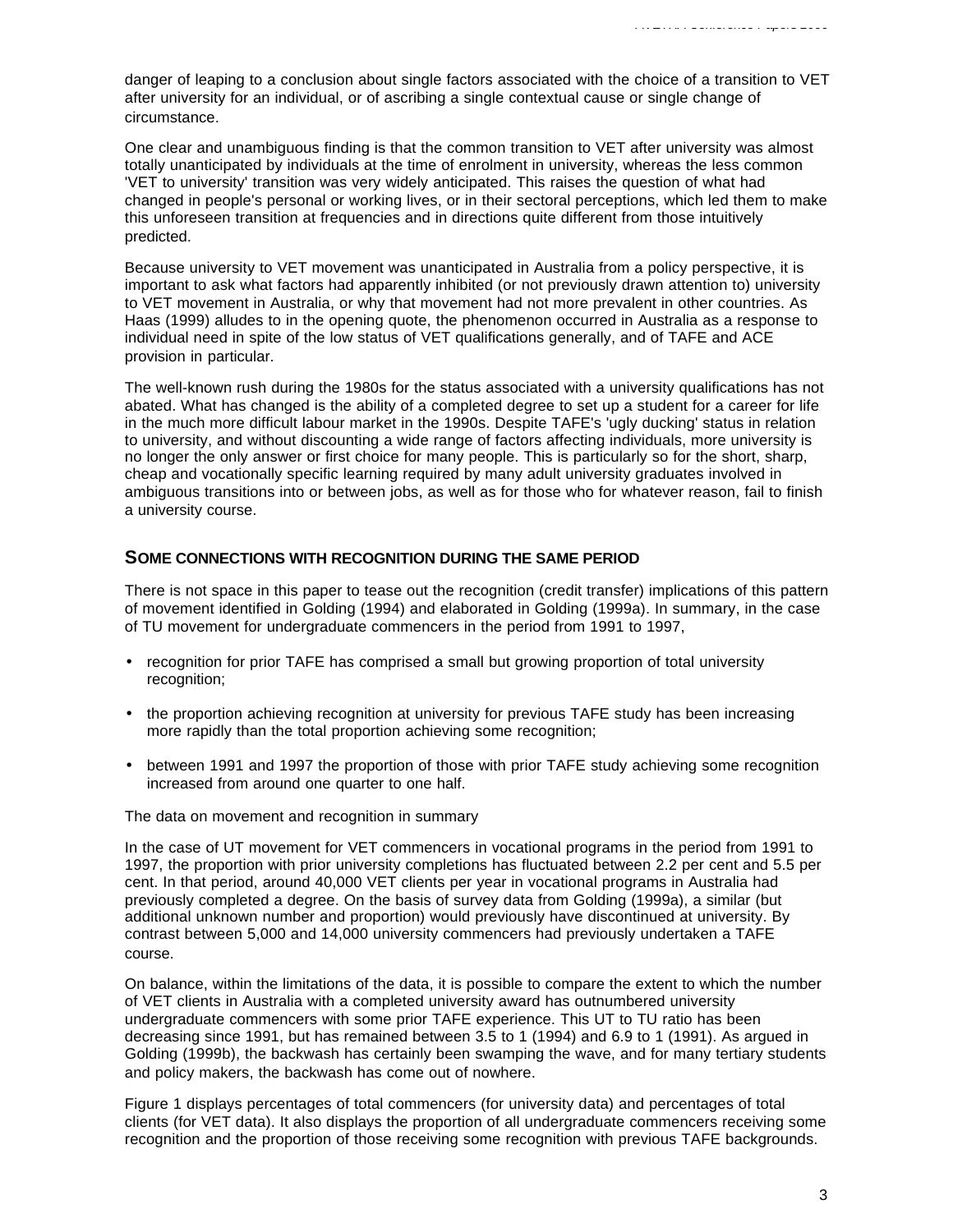*AVETRA Conference Papers 2000*



**Figure 1: Comparison of two-way movement and recognition between university and TAFE, Australia, 1991-1997**

**Note**: Break in series for VET data in 1994; no university data available for 1994; UT data are based on VET clients who were university graduates, whereas the TU data are based on university commencers with TAFE backgrounds (complete or incomplete).

Figure 2 displays the ratio of the number TAFE clients who were previous university graduates to the number of undergraduate commencers with previous TAFE backgrounds (complete or incomplete). That ratio has been dropping since 1991, but remains close to 4: 1.



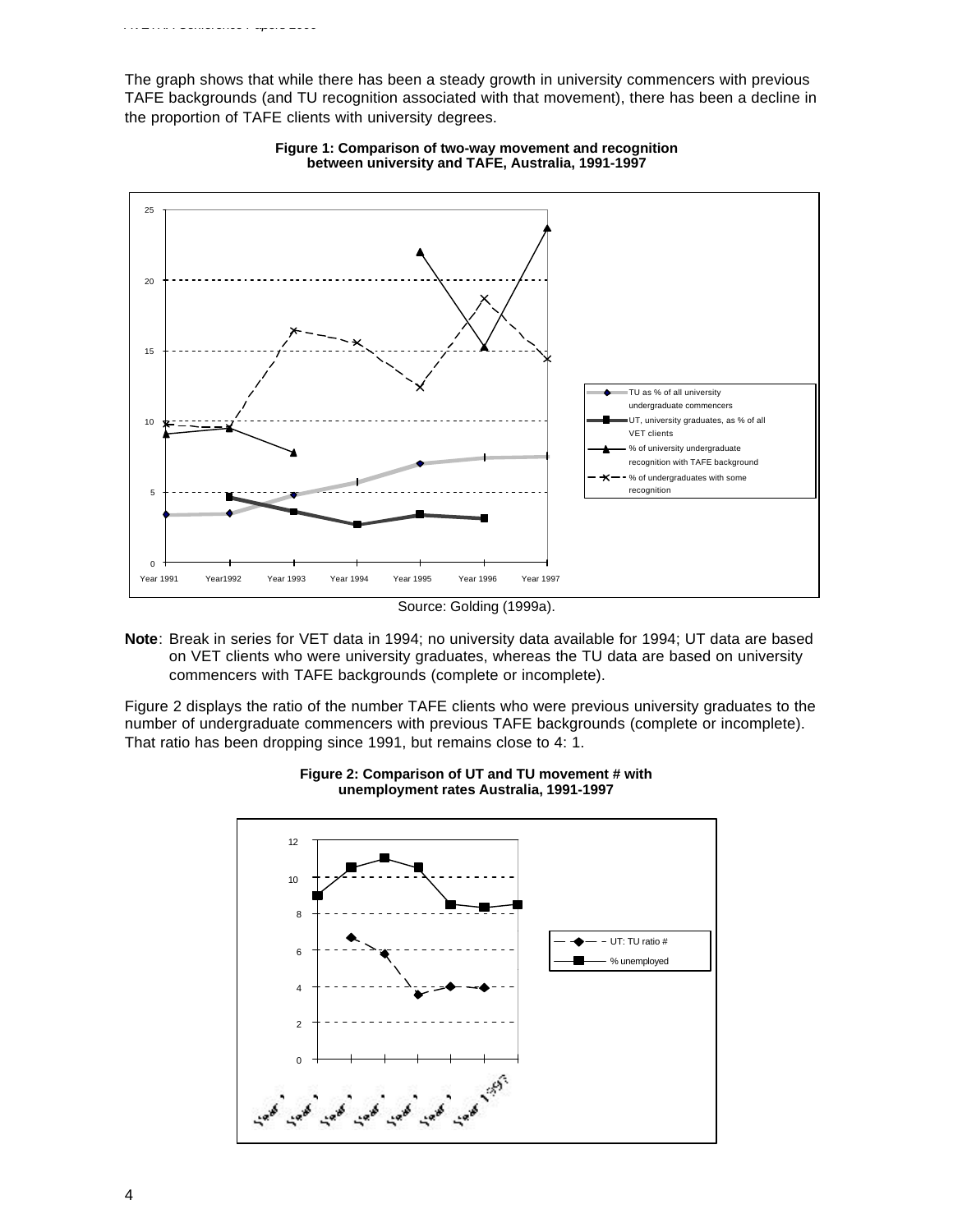- **Sources**: See TU and UT details below Table 1; TU = TAFE to university, UT = university to TAFE; unemployment rates from ABS 1998 *Labour force*, Cat. No. 6203.0.
- **Note:** Break in series for VET data in 1994; # UT data are based on VET *clients* who were university *graduates*, whereas the TU data are based on university *commencers* with TAFE backgrounds (complete or incomplete).

#### **WHAT HAS CHANGED SINCE 1990 AND WHAT POLICY QUESTIONS DOES IT RAISE?**

University to VET movement is but one window into some of the changes that took place in the labour market and the workplace in the 1990s. The appearance of UT movement coincided with a time of domestic oversupply of university graduates in the 1990-1993 period and with a low uptake of highly skilled immigrants (Hawthorne 1994). There was a sudden decline in the proportion of graduates available for full-time work and actually working after completing their course.

Graduate Careers Council of Australia annual surveys (eg 1994, p.10) document a crash from 88 per cent of graduates employed in 1990 to 71 per cent employed in 1992. For example unemployment amongst Australian engineers rose from 1 per cent in 1991 to 10 per cent the following year. Stahl et al. (1993) identified problems associated the increasing number of transients with skills (people moving from one point of support to another). This situation in the domestic labour market was not unnoticed by people in work, who were obliged throughout the 1990s to do more study and to acquire new qualifications and skills simply to keep ahead of competitors inside and outside of their workplace.

The minimum credential required to access a basic, entry level course or job has fundamentally changed in an upward direction. Opportunities for those in work without any credential have also considerably diminished. Prior to 1990, if an employer wanted a 'runner', it was sufficient to advertise for a 'walker' and to train them to run later. In many areas of employment in the late 1990s, if a runner is required, a runner's job is advertised, and the field of competitors available for interview consists of a large field of experienced heptathletes. When the heptathlete is employed, other employees have a large incentive to do more than run.

The route to initial work through 'entry level' education and training in Australia has become much more ambiguous, protracted and indirect. Multi-skilling and an ability to engage in lifelong learning, once optional attributes, have become essential. In summary, university to VET movement is more indicative of changes which have been occurring to individuals rather than to changed VET or university policy or provision.

UT movement raises important questions about the different applicability of competency-based, selfpaced, flexible delivery teaching methods to mixed groups comprising older, highly motivated university graduates alongside younger, less directed students directly from school. The resistance to competency-based curriculum and assessment reinforces the fact that not all VET participants are there for the same reason - some are there out of interest, and the majority are already employed, making employment outcome data meaningless without taking account of individual intention.

UT movement also raises the question of displacement effects as a consequence of postgraduate study in VET and the more general question of what people are actually doing at both TAFE and university. Golding (1999a) has provided the first evidence that TAFE effectively absorbs university graduates at times of high demand for university places and low demand for graduates in the labour market, and that inter-sectoral flows are employment related. Recent policy interest in movement relativities in favour of movement to TAFE, particularly by university graduates, is partly because evidence of UT absorption runs directly counter to the previous and widespread perception of TAFE as a destination for people who cannot get into university. One of the drawbacks of UT movement for students, particularly when jobs are scarce, such as was hypothesised in Victoria during 1991 (Golding 1999a), is the potential displacement of TAFE's traditional clients.

If alternative favourable options (particularly for employment or postgraduate university study) are reduced for university graduates, the probability of UT movement increases. In a fixed places regime within universities, the options for TU movement presumably decrease. UT movement presumably limits study options for school leavers and TAFE graduates at times of high demand for university, particularly during periods of concurrent, high unemployment.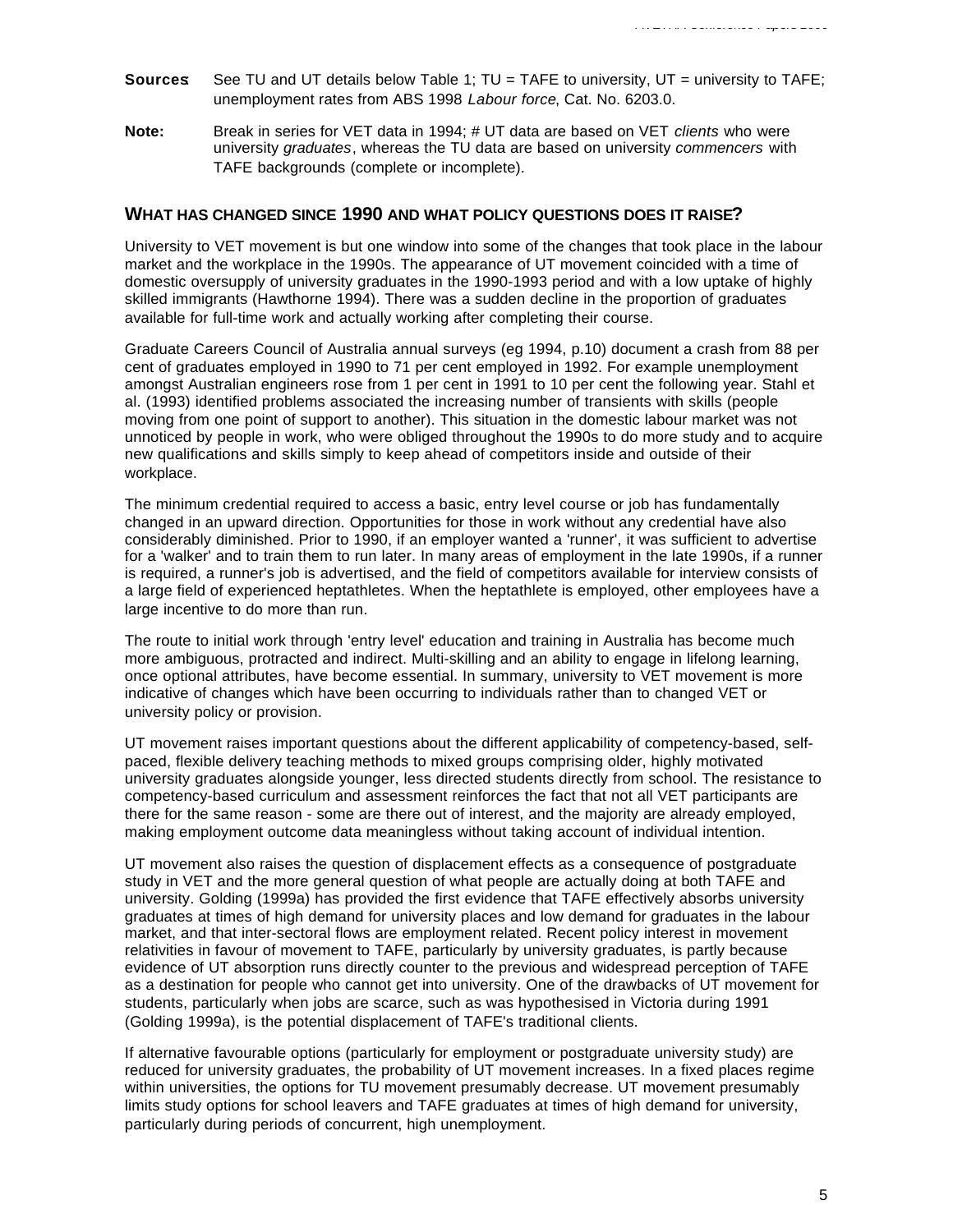Werner (1998, 67) identified a number of policy initiatives '... should TAFE wish to attract more clients from the higher education graduate market': mainly teaching styles, course design, services and facilities. Apart from these participant-centred possibilities, the most likely outcome of better knowledge of UT movement is an altered, perhaps improved image of TAFE in relation to university. The secondary sector has traditionally held TAFE in low esteem in relation to university. If this changed and more exit Year 12s went directly to TAFE, though there might be less UT correction at a later date, there might also be more TU movement. If TAFE was perceived as a vocationally useful postgraduate destination after university, it might decrease demand for postgraduate university study, particularly at a graduate diploma level, but in turn displace school leavers, particularly school leavers, at initial vocational levels in TAFE.

Some policy implications associated with UT movement were identified in Golding (1994c). Although the movement is consistent with an emphasis in the late 1990s in all post-secondary education sectors of policies which encourage lifelong, recurrent learning, the size of the UT movement has particular implications for potential commencers in TAFE without university backgrounds who are seeking initial, middle-level, vocational training. The major recognition-related implications are the large size of the flow relative to the available recognition arrangements and the problems of recognising non-CBT learning acquired from university in a CBT context. In summary, UT movement in Australia now involves a movement direction, volume, manner and prior backgrounds not easily anticipated or accommodated by existing recognition policies or practices before the current research.

There is a general lack of congruence between policies promoting movement and recognition on 'pathways' between different sectors and the use of such pathways. These poor matches between policy and movement were described by Dwyer et al. (1996, 3) who observed '... that the usual tendency of defining transitions beyond school in terms of certain predetermined linear pathways fails to do justice to the actual experience and choices of young people.'

There is a need to rethink the assumption that post-secondary participants crossing sectors have a single prior post-secondary background and also of the notion of the 'highest level of study'. Reporting of movement and recognition by students with a single sectoral background becomes less meaningful as the frequency of multiple, prior, post-secondary backgrounds increases. Reporting on prior study solely by 'highest level of study' or on the 'basis for admission' categorisation continues to underreport widespread multiple backgrounds of students on the move within and between sectors.

## **CONCLUSIONS AND IMPLICATIONS**

This paper has identified limitations to previous models of recognition which failed to account for the complexity and serendipitous nature of much two-way movement, the relatively minor role played by a desire for recognition and pre-eminence of the issue of access over recognition. Much of the policy focus to date has been on improved recognition arrangements rather than on movement. Recognition arrangements, however, are inevitably conditional on entry to courses and programs.

The high levels of recognition associated with movement into multi-sectoral institutions compared to single-sector movement identified in Golding (1999a) illustrates, in part, the potential for sectoral cooperation within and across particular institutions to enhance outcomes for students. Arrangements have been developed and maintained with most enthusiasm in the multi-sectoral institutions, which perhaps have more to gain from facilitating two-way movement and by casting a wider prospective student net.

In conclusion, it is important again to stress the importance of student experiences of movement and recognition, rather than their political and social construction. The paper provides evidence that movement and recognition policy, while the result of political processes influenced by political need (eg unemployment, sectors 'out of balance') is subject to and mediated by other factors at an institutional and a bureaucratic level. As OECD (1998, 384) suggested, 'The difficulty, then is to identify pathways independently of policy intentions on one hand, and of student movements on the other.'